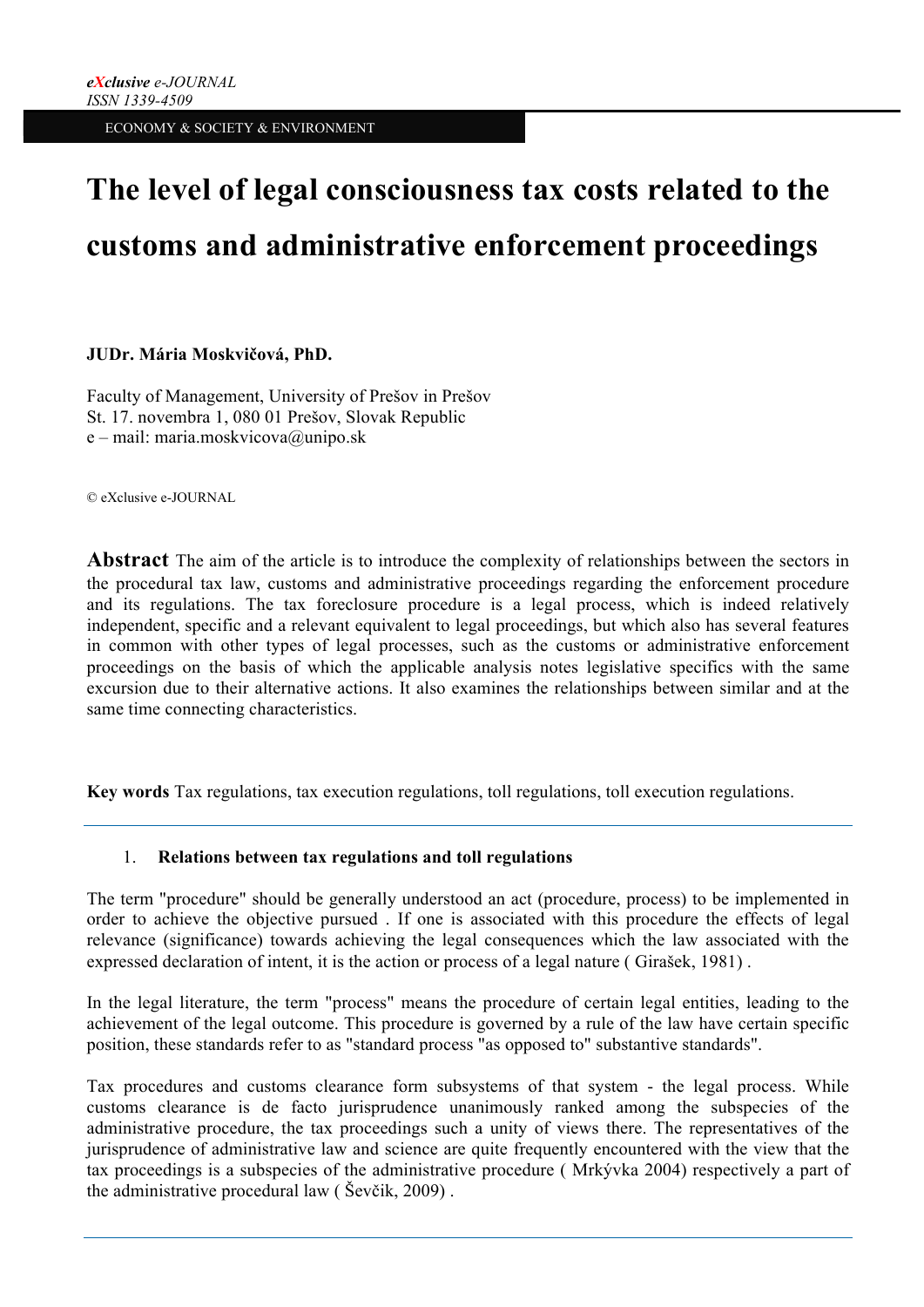At the legislative level can be between customs clearance and tax proceedings, since several of the institutes are treated equally, only to find a relationship of similarity. Thus, regulation of tax proceedings, as well as the rules of customs clearance, are not contained in a single act, but in various technical legislative motives. Specific procedural issues are governed even in its tax laws, ie in relation to the substantive question ( eg date of filing the tax return , tax maturity , etc. . ).

Editing procedural questions of a general nature is contained in one common legal standards, because it would not be appropriate to repeat them in each tax law ( Pauličková et al ., 2009). Relationship customs clearances and tax proceedings in the area of legislation could be seen as the comprehensive assessment of the legislative structure relationship of customs clearance and customs enforcement proceedings , tax procedure and tax execution procedure and correlation customs enforcement proceedings and tax enforcement proceedings .

According to the Tax Code the tax execution procedure is defined as a procedure in which the tax ex officio recover delinquent tax , pecuniary imposed by the decision, enforcement costs and cash expenses ( § 88 paragraph . 1 Tax Regulations ) . In the field of legal science is indeed possible to encounter that the tax execution procedure is part of a tax ruling ( Balko , Zajac, 2005)

Tax proceedings under Babčák ( 2008 ) is a specific legal concept of tax law, which was introduced in the first place in order to implement substantive tax and legal relations. Procedural rules of tax law provides for procedures for tax administrators, taxpayers and others, which seek a determination or levying taxes, the payment of the tax if the eventual recovery in the form of tax execution, unless the taxpayer has not complied with its tax obligations properly and on time. Said process, however, is much more complex than would be as the general characteristics of the indicated may seem. The tax in tax proceedings has a range of privileges, which acts on the taxpayers in the direction of meeting their tax obligations. Hereby authorized on the other hand correspond to the procedural obligations of taxpayers, without a legal refuge, where the right and timely taxes removal impossible. This does not mean that tax administrators have only the privileges and taxpayers have provided only obligation. Even administrators taxes imposed procedural rules of law more responsibilities while providing taxpayers also legal means by which they can protect their rights and legitimate interests.

In general procedural approach outlined tax administrators and taxpayers, if necessary, and other persons seeking to correct and timely payment of taxes is made in the tax procedure. The purpose of the tax procedure is to ensure that each tax by the relevant substantive tax and legal standards was delivered on time and within a set amount assessed and paid. To ensure this purpose must be procedural approach competent authorities towards its achievement, regulated in detail. Tax proceedings are relatively independent, and equal specific types of legal processes which are governed by the procedural rules of law which falls within the area of tax law. Currently, it owns a solid and indispensable place in the hierarchy of regulatory law proceedings. Tax conduct passes from its commencement to the termination charge certain well defined time and content sequence, which divided into preparatory and pickexamination proceedings.

Tax proceedings can be defined as process managers taxes, taxpayers and third parties involved in the procedure for issuing, reviewing and implementing individual tax and legal acts, which governs the procedural tax and legal standards. The tax procedure is to determine and collect taxes so that tax revenues be shortened ( Boněk et al . , 2001). Tax administrators, taxpayers are required for its implementation to proceed in accordance with the rules - principles of the tax case: legality, close cooperation of the tax authorities and parties, free evaluation of evidence, closed up procedure, officialdom, disposition, costs of informality, equality procedural status of taxpayers,two-step, document , preserve tax secrecy and material truth .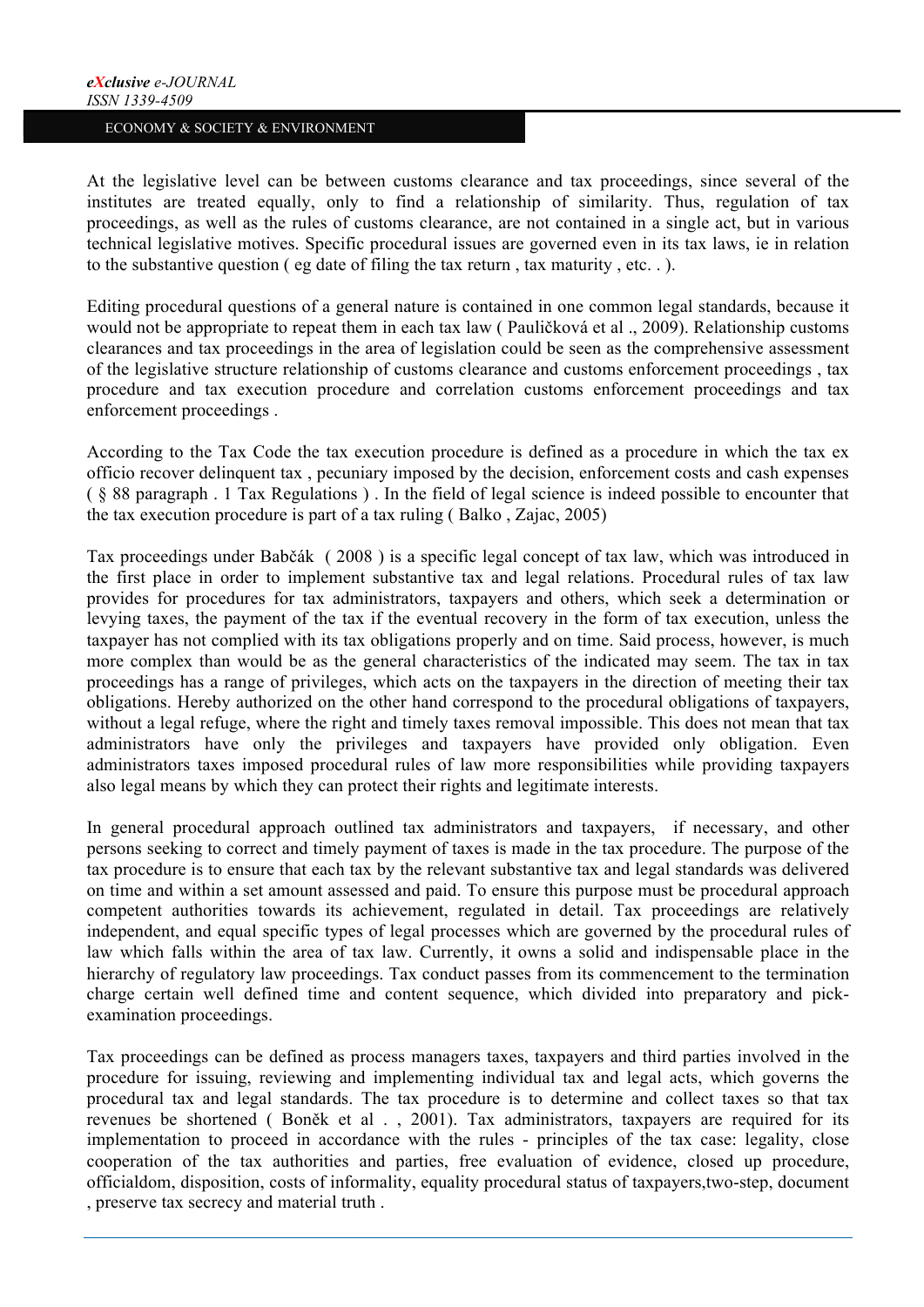Tax proceedings are in addition to the budget process with the best possible law regulated the procedure carried out by financial authorities. Tax proceedings as a summary of the legal practice of the tax authorities, under which decides on the rights and obligations of taxpayers, is part of the administration. We understand her particular identification and registration of taxpayers and their search, verification of documents necessary for the proper and complete detection of taxes, tax procedures, tax control, recording taxes and advances, including the settlement of tax overpayments and tax arrears, tax enforcement proceedings and other activities directed towards the tax authorities to protect the interest of the State to levy tax on time and pay it to the relevant public budget ( Rabbit et al . , 2001) .

Tax enforcement proceedings are proceedings of the tax authorities, in which ex officio recover delinquent tax, pecuniary imposed by the decision, enforcement costs and reimbursement of expenses. It is a legal term that defines the Law on Tax Administration. It should be added that the concept of tax execution procedure is characterized in the relevant sections of this act, the fact that the provision is missing, the fact that these proceedings ex officio. I am of the opinion that the legislature did not act in one twice actually define the same concept, and yet with such deviations.

Customs clearance is governed by several regulations primarily because of systematic customs legislation, particularly legislation of the EU, which, because of the division of competences between the EU institutions and taking into account the administrative and time requirements of each species Union's legislative process, include the Council of the Commission Regulation. It is also updated some procedural issues explicitly delegated to Member States, which is located in the Slovak Republic in the Customs Act and the Administrative Procedure alternative. Only relationship subsidiarity Administrative Regulations to the Customs Act can be compared to the relationship between tax policy and substantive law governing the various tax laws.

In the most general level clearance mark as one of the types of relevant legal proceedings that are an integral part of a major social phenomenon, which we refer to as the legal process (Babčák, 2006) . According to P. Mrkývka, referred specify so that it is the administrative process acting to addressees outside the customs authority and the individual seeking to obtain financial and legal (administrative) of the Act. Regards the relevant legal procedure regulated mainly by secondary sources of EU, which are in accordance with Art. Paragraph 7 . 2 of the Constitution of the Slovak Republic directly applicable and binding on the Slovak Republic. Customs procedures, however, involve not only the process of customs, but also process natural or legal persons, whose rights and obligations in the proceedings and decisions are from the title of the declarant. ( Babčák, 2008) .

It should be noted that the legislative relationship to the plane of the implementation translates are extremely rare. "Not always after customs clearance automatically follows the customs enforcement proceedings. If the participant customs procedures (eg declarant or his representative) duly and timely fulfill its obligations, the office begins customs enforcement proceedings (Prievozníková, 2008).

Customs clearance is therefore understood as a procedure in which the rights and legally protected interests or obligations of persons in import, export or transit of goods decided by the customs authority (Rabbit et al., 2001). The purpose of customs clearance is to decide whether and under what conditions the goods under the proposed regime, or it is assigned a customs-approved treatment proposed. It starts with the filing of the declaration proposing the goods released, or another customs-approved treatment. The Customs Office shall not release the goods from the proposed scheme, if:

- customs debt incurred by adopting the written declaration is not satisfied or secured, except for temporary admission with partial relief from import duties,
- customs debts which ensure customs office requested is not provided,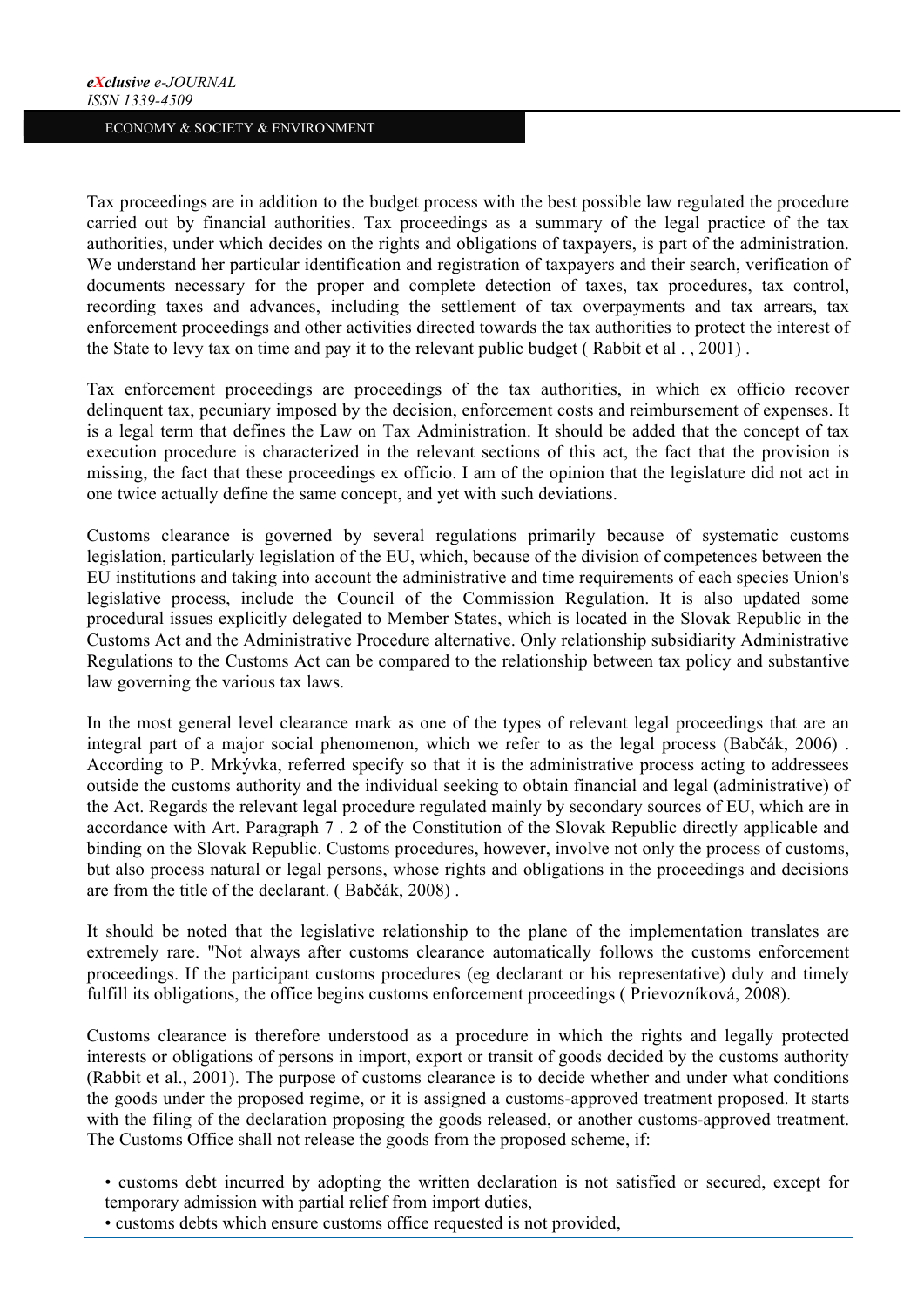• if the customs office doubts about whether the imported goods are not subject to prohibitions and restrictions, and these doubts cannot be removed before the results are known him inspections conducted.

The customs enforcement proceedings customs office can begin to recover arrears where a customs debt, penalties and other charges assessed and stored under customs regulations were not paid in due time. This issue is closely related to tax enforcement proceedings. Forced implementation of an enforceable title, the purpose of any enforcement proceedings conducted interference in absolute property rights mandatory. Carried out under the conditions and assumptions set out the procedural rules to meet the legitimate claim that he was granted enforceable decision and voluntarily fulfilled. Thus, if the debtor fails to comply voluntarily obligations arising from such decisions. Decision determining the customs debt, the decision on customs offense, the decision on customs offenses, the customs office may proceed to force a requirement by setting up customs enforcement proceedings, those characterized by:

• can be performed only by the customs office which is authorized to perform all legal acts on behalf of the State. Coercive power of the state carries out customs office, which stands for each individual act, using the Act. 511/1992 Coll.

• is carried out ex officio.

Customs clearance is controlled by the principle of officialdom (ex officio), ie ex officio with the application of the principle is unacceptable. Unless the law provides otherwise, the customs office may carry out execution in a manner to be determined. When choosing a method, however, should take into account the provisions of the Act under which the debtor demands transactions should be selected only those remedies which have the least burdensome. In one borrower may be undertaken and execution in several ways simultaneously.

When customs enforcement proceedings apply different methods for performing tax execution under Law no. 511/1992 Coll. The customs office thus by execution:

- deductions from wages and other income,
- garnishment,
- sale of movables,
- Removal ready money and other things for which no sale,
- sale of securities,
- sale of real estate, apartment or office space
- sale of a business or part thereof,
- Disability property rights attached to shares by a shareholder in the company.

The most common way of execution carried out by customs offices can serve a garnishee order. In this method, we distinguish the following methods of execution:

- serve a garnishee order from an account in a bank,
- the attachment of other monetary claims,
- execution disabilities of other proprietary rights.

If a body of customs procedures (eg declarant or his representative) duly and timely fulfill its obligations, the office begins customs enforcement proceedings. However, it should also point out that customs enforcement proceedings I depend on the existence of customs procedures.